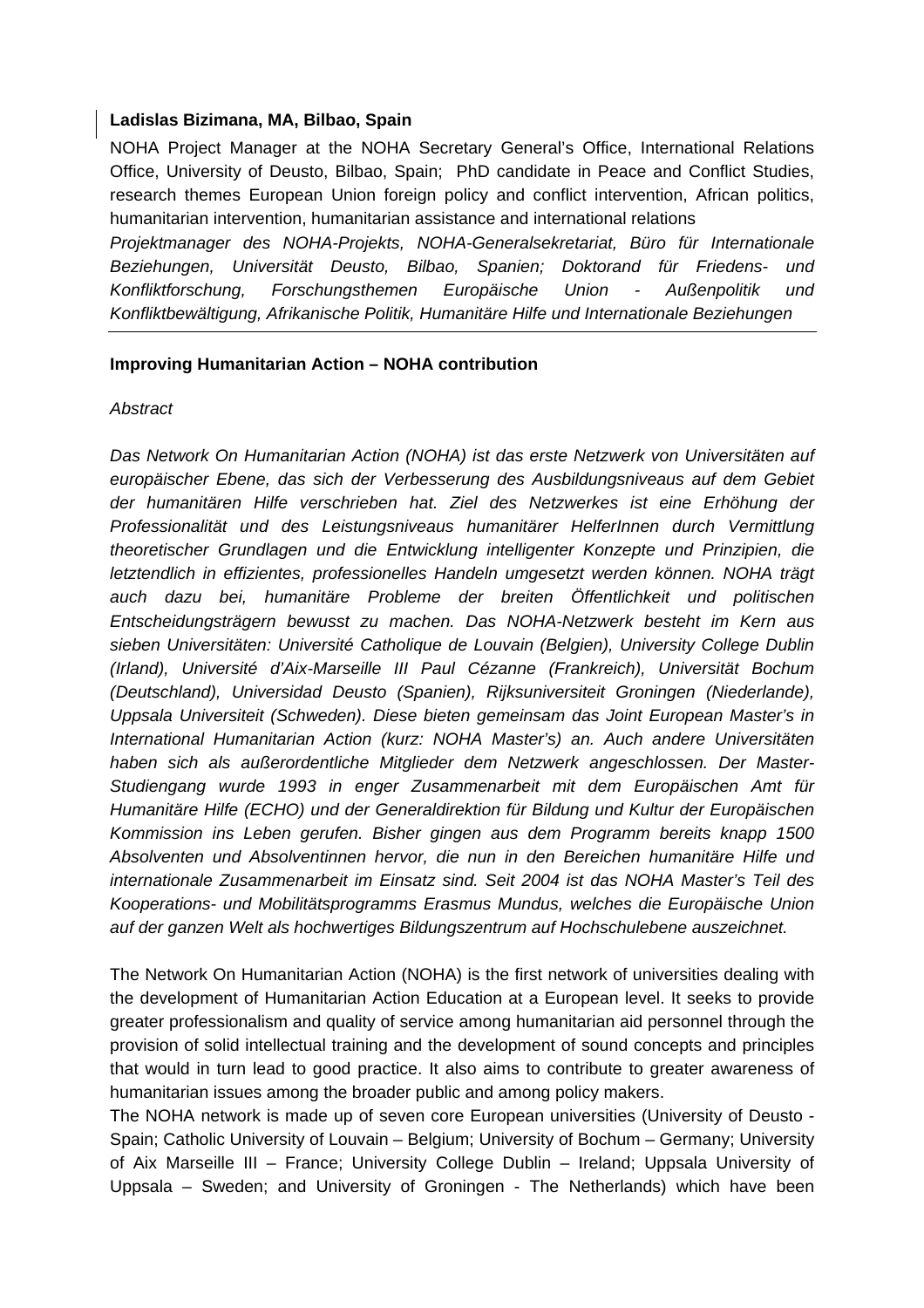engaged in joint multidisciplinary and intercultural education, training, and research in the area of Humanitarian Action for the past ten years. These universities run an inter-university Masters degree programme, commonly known as the *Joint European Masters in International Humanitarian Action* or simply as the *NOHA Masters*. This programme provides high quality academic education and professional skills for personnel working or intending to work in the area of Humanitarian Action.

The NOHA network was created in 1993 with the purpose of pioneering postgraduate training and research in the field of Humanitarian Action at a European level. To this end, the founding universities launched the above-mentioned Masters programme in close collaboration with the Humanitarian Aid Office (ECHO) and Directorate-General for Education and Culture of the European Commission. The initiative was a response to pressing needs and demands for efficient and effective ways of addressing complex humanitarian emergencies in the early 1990's.

### *NOHA Masters Course Profile*

The NOHA Masters degree programme is made up of the following modules in all the NOHA universities: Intensive Programme (IP), Core Course, Orientation Period, Research, and Work Placement. All these modules are very similar in orientation, profile, and workload. The IP is the initial module and the strongest element of the NOHA Masters. It consists of a 10 day-course that serves as a special forum at which participants share knowledge and experiences on important issues in the area of humanitarian action. The *intensive programme* (IP) combines activities that are vital for the multicultural and interdisciplinary training of the future humanitarian action professional. It brings together approximately 140 students (an average of 20 per NOHA university), over 40 lecturers and researchers, as well as a significant number of consultants, international experts, policy makers, aid managers, and other guest speakers from non-governmental organisations (NGOs), and international governmental organisations (IGOs).

The *core course* consists of three parts: (i) Building blocks; (ii) Horizontal issues; and (iii) Optional components. The *building blocks* deal with issues of methodology and provide a basic understanding of a discipline. NOHA students at all NOHA universities take this fundamental component, which is similar in structure and content at all the universities offering the Masters programme. The 'NOHA-modules' jointly worked out by the Network Faculty provide a bibliography for the building blocks covering the following themes: (i) *Geopolitics in Humanitarian Action*; (ii) *Anthropology in Humanitarian Action*; (iii) *International Law in Humanitarian Action*; and (iv) *Management in Humanitarian Action*. The *horizontal issues* are interdisciplinary in nature and provide an understanding of how the different blocks make up the overall humanitarian action system. The *optional components* deal with specialisation, enabling students to further their insight into the different modules or additional fields within the framework of humanitarian action.

Upon successful completion of the five core modules at home universities, NOHA students choose optional courses at one of the Network universities during the second semester. The student exchange is done in accordance with the mobility policy which the programme is centred around and also depends on the student's choice from among a variety of options: *Post-conflict Rehabilitation* with emphasis on Public Health and Geopolitics (Catholic University of Louvain - Belgium); *International Institutions in Humanitarian Emergencies*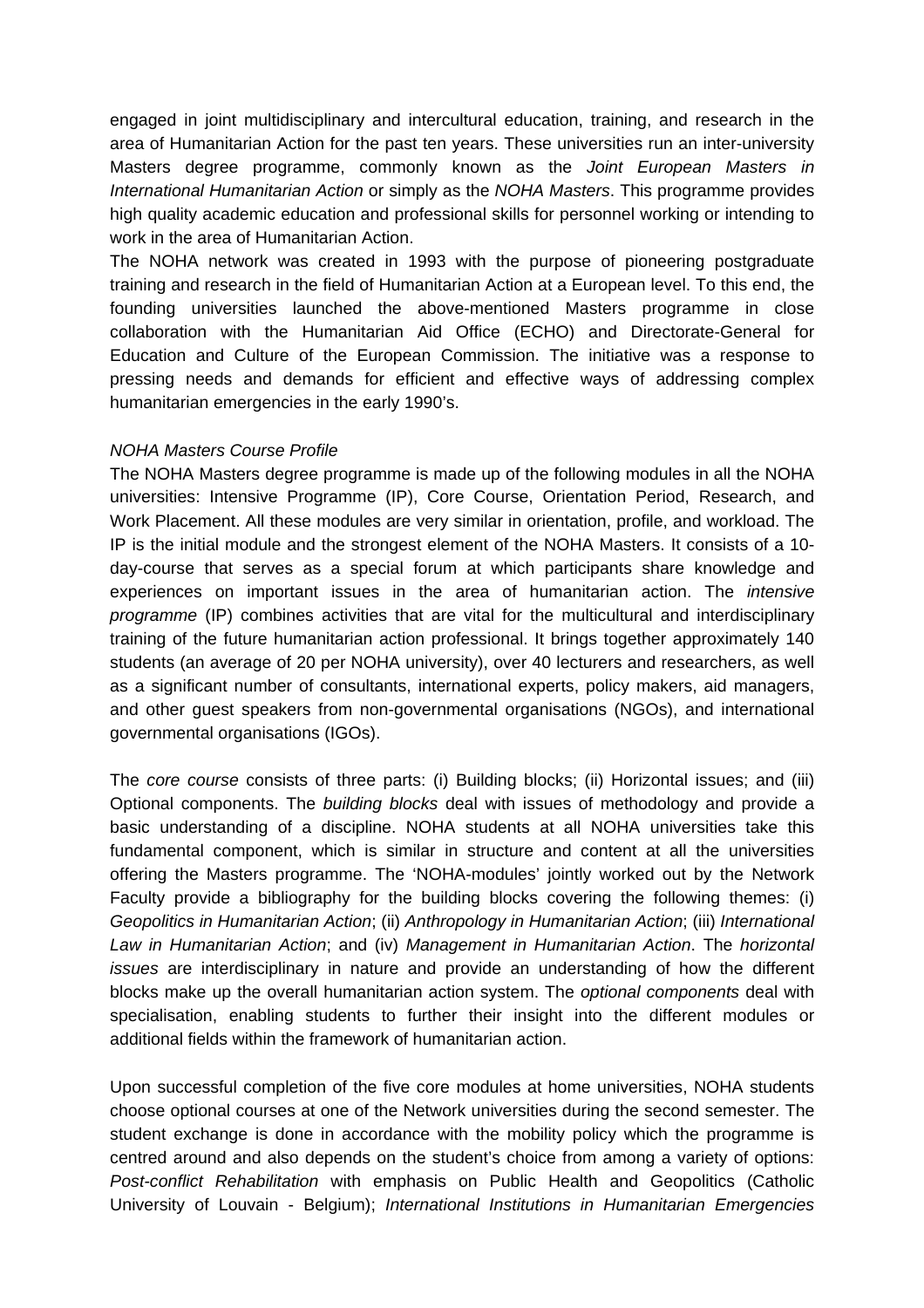*(*University of Bochum - Germany*); Legal and Geopolitical Approach of Humanitarian Action (*University of Aix Marseille III – France); *Societies in Transition (*University College Dublin – Ireland); *Conflict, Disaster, and Peacebuilding (*Uppsala University - Sweden*);* and *Comprehensive Security, Circumstances of Decline, Disappearance, and Reconstruction (*University of Groningen - The Netherlands). In the final stage of their studies, NOHA students conduct specific research in relation to their Masters thesis and go on a work placement in local and regional organisations working in the area of humanitarian action and in international institutions such as the European Commission's Humanitarian Aid Office (ECHO), the United Nations High Commissioner for Refugees (UNHCR), the World Health Organisation (WHO), Oxfam and the Red Cross.

With regards to quality assurance, each NOHA university is subject to quality control according to both internal and national policies. They also adhere to the quality assurance mechanism as set up in the NOHA Charter. The NOHA Masters also adheres to the letter and spirit of the Lisbon Convention.

## *Achievements and Prospects*

Since its creation, the NOHA Network has produced over 1,000 NOHA graduated professionals working in the field of humanitarian relief and international co-operation as managers, administrators, researchers, evaluators, monitors, consultants, and representatives of international organisations and institutions. NOHA universities have gradually integrated the joint training and research programme into their respective curricula, achieving a high degree of co-operation and integration, while preserving their specialities and traditions.

The NOHA Masters is very high on the European Political Agenda and is repeatedly considered a model for new initiatives and developments in the educational area.

In September 2004, it was awarded, the Erasmus Mundus Programme status by the European Commission, along with 18 other joint Masters programmes. The competition involved some 128 applications for Masters courses offered by hundreds of European universities.

The Erasmus Mundus Programme is a co-operation and mobility programme in the field of higher education which promotes the European Union as a centre of excellence in learning around the world. It also provides EU-funded scholarships for non-EU nationals participating in these Masters Courses, as well as scholarships for EU-nationals studying in third countries from 2005/2006. Erasmus Mundus Masters Courses are high quality integrated courses that lead to the award of a recognised double, multiple or joint diploma.

## *Legal and administrative framework*

The NOHA International Association, legally recognised under Belgian law since October 2001, is the main body responsible for the design, implementation, monitoring, and accreditation of both the proposed project and the entire educational and research programme of the Network. The main decision-making bodies of the NOHA Association are its General Assembly and its Administrative Council.

# *Membership*

In addition to the seven core universities who have full membership status, NOHA also has associate university members. Under the Statutes of the NOHA International Association, any higher education institution, irrespective of nationality or location, can be accepted as an